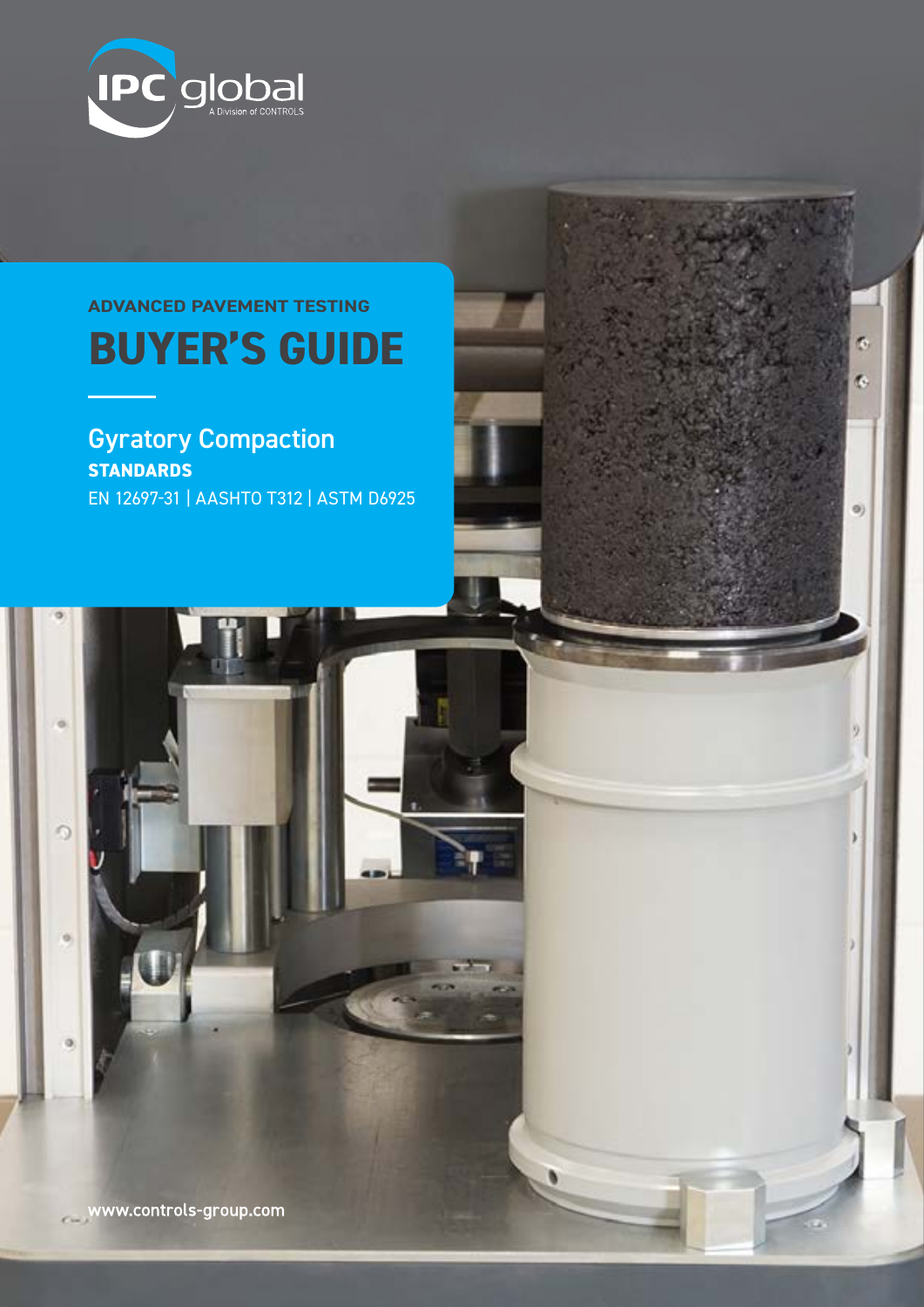

## <span id="page-1-0"></span>How to use the Buyer's Guide

IPC Global carries a wide range of advanced pavement testing equipment to fit the specific needs of an asphalt and bitumen materials testing laboratory.

We have developed this Buyer's Guide to help you decide which machine and configuration are right for your Gyratory Compaction testing needs.

First, select and click the method you wish to use in the Index to your right. This will take you to a dedicated page for the selected method that includes a summary table with the suggested instrument and required accessories to perform the test.

| Sugg. Qty<br><b>Model</b><br><b>Description</b><br>Choose one<br>78-PV2522/E<br>Gyrocomp, gyratory compactor, internal angle of gyration preset<br>to 0.82° I to EN 12697-31. 110-230V / 50-60Hz / 1ph<br>Galileo, fully electromechanical gyratory compactor. 230V / 50-60Hz / 1ph<br>78-PV20G02<br>78-PV20G04<br>Galileo, fully electromechanical gyratory compactor. 110V / 60Hz / 1ph<br>Galileo Research, fully electromechanical gyratory compactor, including<br>78-PV20R02<br>motorized mold lifting, shear measurement system, PC software for<br>data analysis and integrated extruder. 230V / 50-60Hz / 1ph |  |
|------------------------------------------------------------------------------------------------------------------------------------------------------------------------------------------------------------------------------------------------------------------------------------------------------------------------------------------------------------------------------------------------------------------------------------------------------------------------------------------------------------------------------------------------------------------------------------------------------------------------|--|
|                                                                                                                                                                                                                                                                                                                                                                                                                                                                                                                                                                                                                        |  |
|                                                                                                                                                                                                                                                                                                                                                                                                                                                                                                                                                                                                                        |  |
|                                                                                                                                                                                                                                                                                                                                                                                                                                                                                                                                                                                                                        |  |
|                                                                                                                                                                                                                                                                                                                                                                                                                                                                                                                                                                                                                        |  |
|                                                                                                                                                                                                                                                                                                                                                                                                                                                                                                                                                                                                                        |  |
| Galileo Research, fully electromechanical gyratory compactor, including<br>78-PV20R04<br>motorized mold lifting, shear measurement system, PC software<br>for data analysis and integrated extruder. 110V / 60Hz / 1ph                                                                                                                                                                                                                                                                                                                                                                                                 |  |
| PRE-CALIBRATION TO EN 12697-31 (GALILEO AND GALILEO RESEARCH ONLY)                                                                                                                                                                                                                                                                                                                                                                                                                                                                                                                                                     |  |
| 78-PV20UP4*<br>Traceable verification certificate conforming to EN 12697-31 annex B.                                                                                                                                                                                                                                                                                                                                                                                                                                                                                                                                   |  |
| INTEGRATED WORK TOP WITH EXTRUDER (GYROCOMP ONLY)                                                                                                                                                                                                                                                                                                                                                                                                                                                                                                                                                                      |  |
| Choose one                                                                                                                                                                                                                                                                                                                                                                                                                                                                                                                                                                                                             |  |
| 78-PV2520/15***<br>Integrated work top with electromechanical specimen<br>extruder. 230V / 50-60Hz / 1ph<br>1 - Optional                                                                                                                                                                                                                                                                                                                                                                                                                                                                                               |  |
| 78-PV2520/15Z***<br>Integrated work top with electromechanical specimen extruder. 110V / 60Hz / 1ph<br>PV0252/14***                                                                                                                                                                                                                                                                                                                                                                                                                                                                                                    |  |
| Integrated work top with manual extruder                                                                                                                                                                                                                                                                                                                                                                                                                                                                                                                                                                               |  |
| TEST MOULDS, SPACERS AND ADAPTERS<br>Choose one or more                                                                                                                                                                                                                                                                                                                                                                                                                                                                                                                                                                |  |
| 78-PV0250/2<br>Cylinder mould 150 mm dia., special alloy steel hardened to 53-55<br>HRC, internally grinded. Complete with top and bottom plates.                                                                                                                                                                                                                                                                                                                                                                                                                                                                      |  |
| 78-PV0250/5<br>Cylinder mould 100 mm dia., special alloy steel hardened to 53-55 HRC,<br>1<br>internally grinded. Complete with a spacer, top and bottom plates.                                                                                                                                                                                                                                                                                                                                                                                                                                                       |  |
| Distance plate, 150 mm dia., 50 mm high, for preparing short samples<br>78-PV0250/3                                                                                                                                                                                                                                                                                                                                                                                                                                                                                                                                    |  |
| 78-PV0250/6<br>Distance plate, 100 mm dia., 38 mm high, for preparing short samples                                                                                                                                                                                                                                                                                                                                                                                                                                                                                                                                    |  |
| 78-PV0250/4<br>Accessories to compact 100 mm dia. specimens including 100 mm height<br>calibration device. Required to use 78-PV0250/5 or 78-PV0250/8 100mm moulds                                                                                                                                                                                                                                                                                                                                                                                                                                                     |  |
| TEST MOULDS WITH HOLES (FOR COLD MIXES)                                                                                                                                                                                                                                                                                                                                                                                                                                                                                                                                                                                |  |
| Choose one or more                                                                                                                                                                                                                                                                                                                                                                                                                                                                                                                                                                                                     |  |
| 78-PV0250/10<br>Cylinder mould 150 mm dia., special alloy steel hardened to 53-55 HRC, internally                                                                                                                                                                                                                                                                                                                                                                                                                                                                                                                      |  |
| grinded, with holes for cold mix compaction. Complete with top and bottom plates<br>Optional                                                                                                                                                                                                                                                                                                                                                                                                                                                                                                                           |  |
|                                                                                                                                                                                                                                                                                                                                                                                                                                                                                                                                                                                                                        |  |
| Cylinder mould 100 mm dia., special alloy steel hardened to 53-<br>78-PV0250/8<br>55 HRC, internally grinded, with holes for cold mix compaction.                                                                                                                                                                                                                                                                                                                                                                                                                                                                      |  |
|                                                                                                                                                                                                                                                                                                                                                                                                                                                                                                                                                                                                                        |  |

- **1.** Test method and configuration type
- **2.**Name of main instrument or accessory
- **3.**Choose one or several accessories
- **4.**Go back to Index by clicking here "BACK TO INDEX" button

| <b>INDEX</b>                        |   |
|-------------------------------------|---|
| How to Use this Guide               | 2 |
| <b>Buyer's Guide Introduction</b>   |   |
| Gyratory Compaction -               |   |
| Standard: EN 12697-31               | ı |
| Gyratory Compaction -               |   |
| Standards: AASHTO T312   ASTM D6925 | ѧ |
| <b>Contact Details</b>              |   |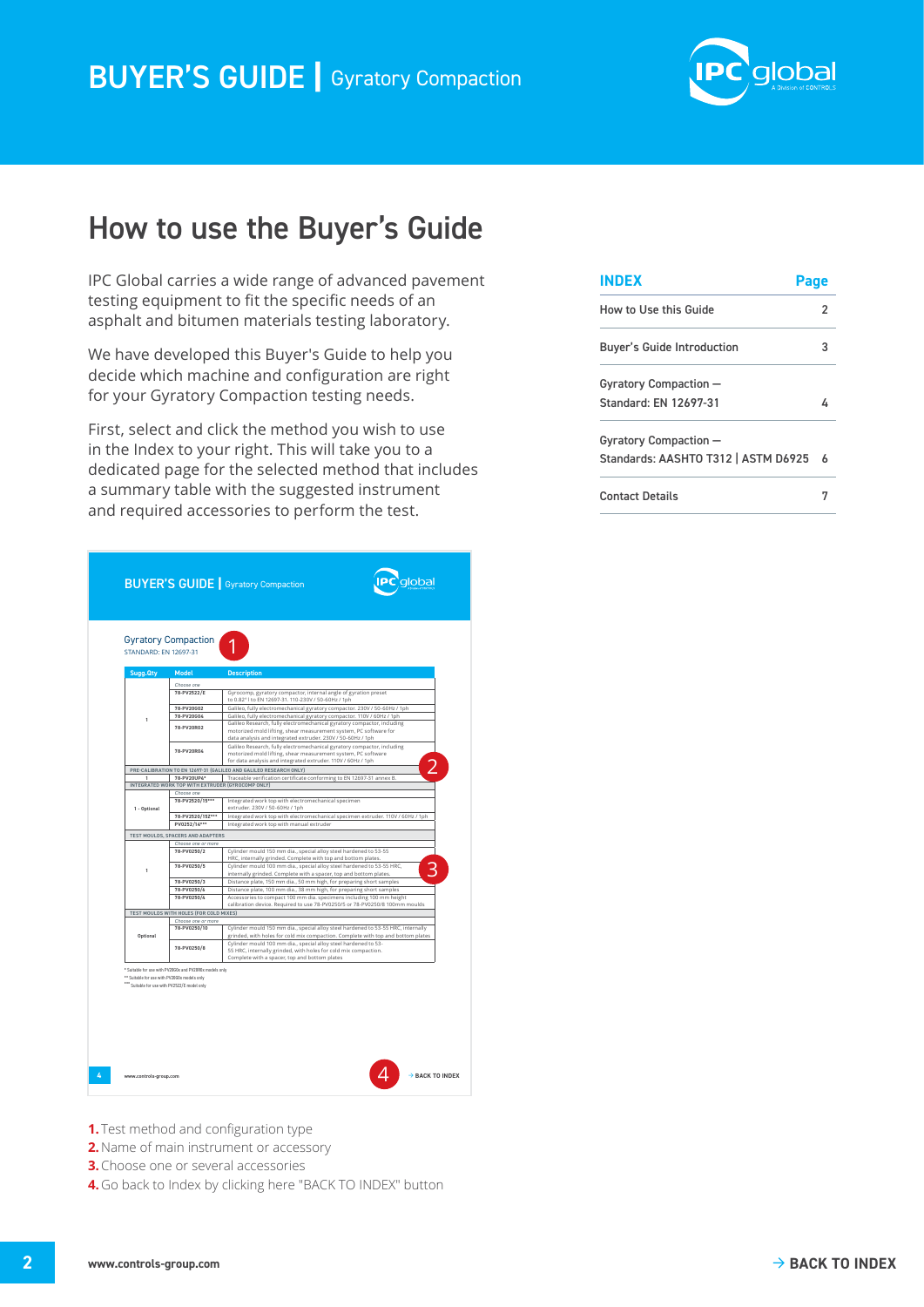

# <span id="page-2-0"></span>Introduction to Gyratory Compaction

Gyratory technique consists of the compaction of an asphalt mix contained in a cylindrical mold with the simultaneous action of a vertical static compaction and of a shearing action resulting from the rotation of the mold on its inclined axis.

The compaction data is measured and recorded during the test. Gyratory Compaction is the reference method for Volumetric Mix Design, and compacted specimens can then be used for performance testing. Optional shear measurement can be related to mechanical performances of the compacted mix such as rutting resistance.

#### **The product range includes :**

#### **Gyrocomp**

#### **Gyrocomp**

#### **This version is designed to perform gyratory compaction both to AASHTO T312/ASTM D6925 and EN 12697-31.**

The vertical load is applied by pneumatic actuator, the rotation by electromechanical motor and the angle is adjustable. All the test parameters are manually controlled. Gyrocomp can be controlled by the included touchscreen display or by PC with dedicated software, included with the machine. → **[Explore Online](https://www.controls-group.com/eng/gyratory-compactors/gyratory-compactor-gyrocomp.php)**

#### **Galileo Research**

#### **Galileo Research**

Galileo Research allows a perfect gyratory angle with real-time closed loop automatic angle adjustment for compliance compensation, with the possibility to automatically obtain a zero-angle at the end of the test for complete sample face perpendicularity. The machine is complete with electromechanical extruder, shear measurement and PC software. → **[Explore Online](https://www.controls-group.com/eng/gyratory-compactors/fully-electro-mechanical-gyratory-compactor-galileo-research.php)**

#### **Galileo**

#### **Galileo**

#### **Galileo is based on EmS Electromechanical servo-actuation mechanism, not requiring the use of compressed air.**

The machine can to test to both AASHTO/ ASTM and EN standards, controlled by a large 7'' touchscreen. Optional accessories include electromechanical extruder, shear measurement, external balance and PC software, allowing to remotely control the machine. → **[Explore Online](https://www.controls-group.com/eng/gyratory-compactors/fully-electro-mechanical-gyratory-compactor-galileo.php)**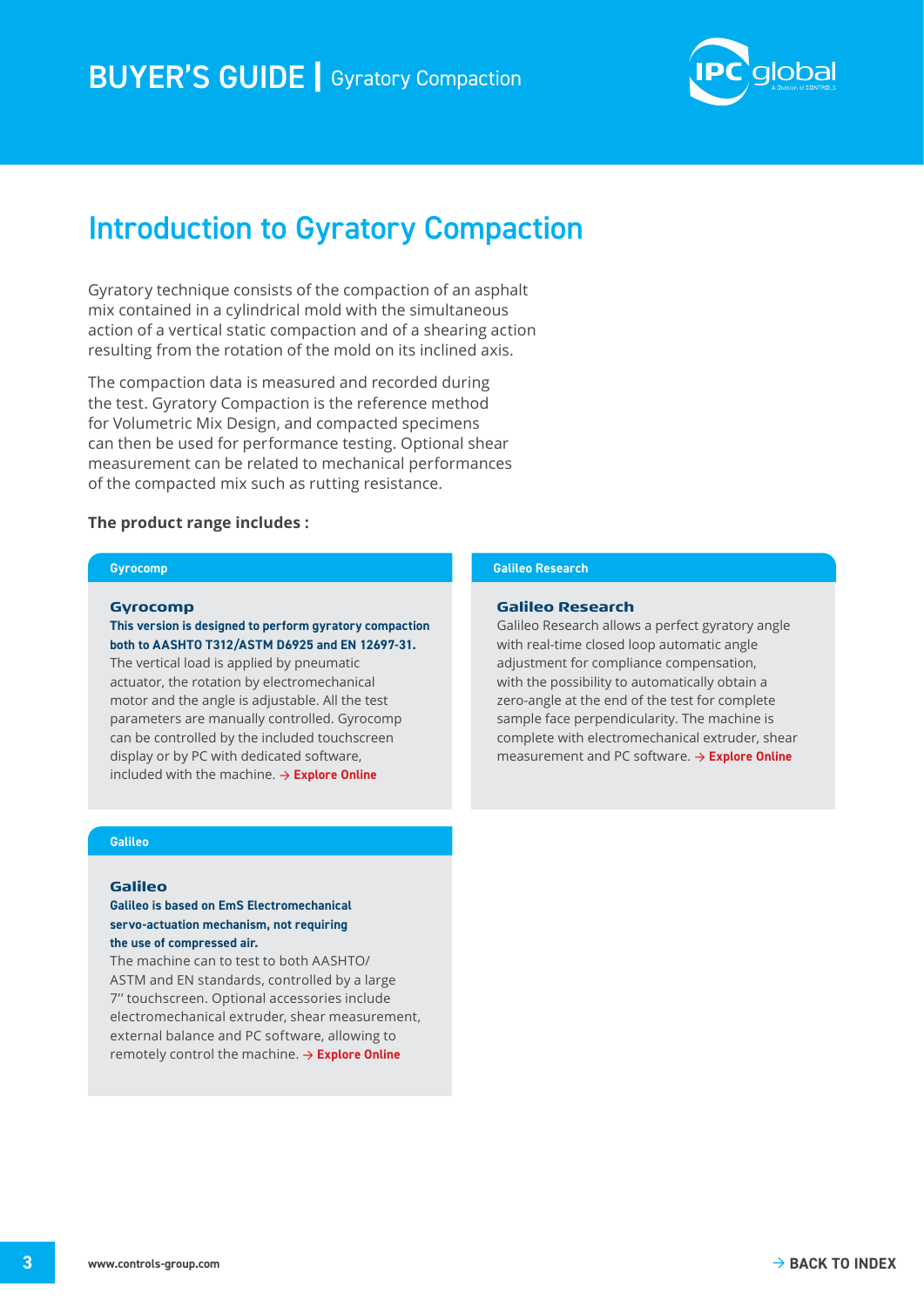

## <span id="page-3-0"></span>Gyratory Compaction

STANDARD: EN 12697-31

| <b>Sugg.Qty</b> | <b>Model</b>                                      | <b>Description</b>                                                                                                                                                                                          |
|-----------------|---------------------------------------------------|-------------------------------------------------------------------------------------------------------------------------------------------------------------------------------------------------------------|
| 1               | Choose one                                        |                                                                                                                                                                                                             |
|                 | 78-PV2522/E                                       | Gyrocomp, gyratory compactor, internal angle of gyration preset<br>to 0.82° I to EN 12697-31. 110-230V / 50-60Hz / 1ph                                                                                      |
|                 | 78-PV20G02                                        | Galileo, fully electromechanical gyratory compactor. 230V / 50-60Hz / 1ph                                                                                                                                   |
|                 | 78-PV20G04                                        | Galileo, fully electromechanical gyratory compactor. 110V / 60Hz / 1ph                                                                                                                                      |
|                 | 78-PV20R02                                        | Galileo Research, fully electromechanical gyratory compactor, including<br>motorized mold lifting, shear measurement system, PC software for<br>data analysis and integrated extruder. 230V / 50-60Hz / 1ph |
|                 | 78-PV20R04                                        | Galileo Research, fully electromechanical gyratory compactor, including<br>motorized mold lifting, shear measurement system, PC software<br>for data analysis and integrated extruder. 110V / 60Hz / 1ph    |
|                 |                                                   | PRE-CALIBRATION TO EN 12697-31 (GALILEO AND GALILEO RESEARCH ONLY)                                                                                                                                          |
| 1               | 78-PV20UP4*                                       | Traceable verification certificate conforming to EN 12697-31 annex B.                                                                                                                                       |
|                 | INTEGRATED WORK TOP WITH EXTRUDER (GYROCOMP ONLY) |                                                                                                                                                                                                             |
|                 | Choose one                                        |                                                                                                                                                                                                             |
|                 | 78-PV2520/15***                                   | Integrated work top with electromechanical specimen                                                                                                                                                         |
| 1 - Optional    |                                                   | extruder. 230V / 50-60Hz / 1ph                                                                                                                                                                              |
|                 | 78-PV2520/15Z***                                  | Integrated work top with electromechanical specimen extruder. 110V / 60Hz / 1ph                                                                                                                             |
|                 | 78-PV0252/14***                                   | Integrated work top with manual extruder                                                                                                                                                                    |
|                 | TEST MOLDS, SPACERS AND ADAPTERS                  |                                                                                                                                                                                                             |
|                 | Choose one or more                                |                                                                                                                                                                                                             |
|                 | 78-PV0250/2                                       | Cylinder mold 150 mm dia., special alloy steel hardened to 53-55<br>HRC, internally grinded. Complete with top and bottom plates.                                                                           |
| 1               | 78-PV0250/5                                       | Cylinder mold 100 mm dia., special alloy steel hardened to 53-55 HRC,<br>internally grinded. Complete with a spacer, top and bottom plates.                                                                 |
|                 | 78-PV0250/3                                       | Distance plate, 150 mm dia., 50 mm high, for preparing short samples                                                                                                                                        |
|                 | 78-PV0250/6                                       | Distance plate, 100 mm dia., 38 mm high, for preparing short samples                                                                                                                                        |
|                 | 78-PV0250/4                                       | Accessories to compact 100 mm dia. specimens including 100 mm height<br>calibration device. Required to use 78-PV0250/5 or 78-PV0250/8 100mm molds                                                          |
|                 | TEST MOLDS WITH HOLES (FOR COLD MIXES)            |                                                                                                                                                                                                             |
|                 | Choose one or more                                |                                                                                                                                                                                                             |
| <b>Optional</b> | 78-PV0250/10                                      | Cylinder mold 150 mm dia., special alloy steel hardened to 53-55 HRC, internally<br>grinded, with holes for cold mix compaction. Complete with top and bottom plates                                        |
|                 | 78-PV0250/8                                       | Cylinder mold 100 mm dia., special alloy steel hardened to 53-<br>55 HRC, internally grinded, with holes for cold mix compaction.<br>Complete with a spacer, top and bottom plates                          |

\* Suitable for use with PV20G0x and PV20R0x models only

\*\* Suitable for use with PV20G0x models only

\*\*\* Suitable for use with PV2522/E model only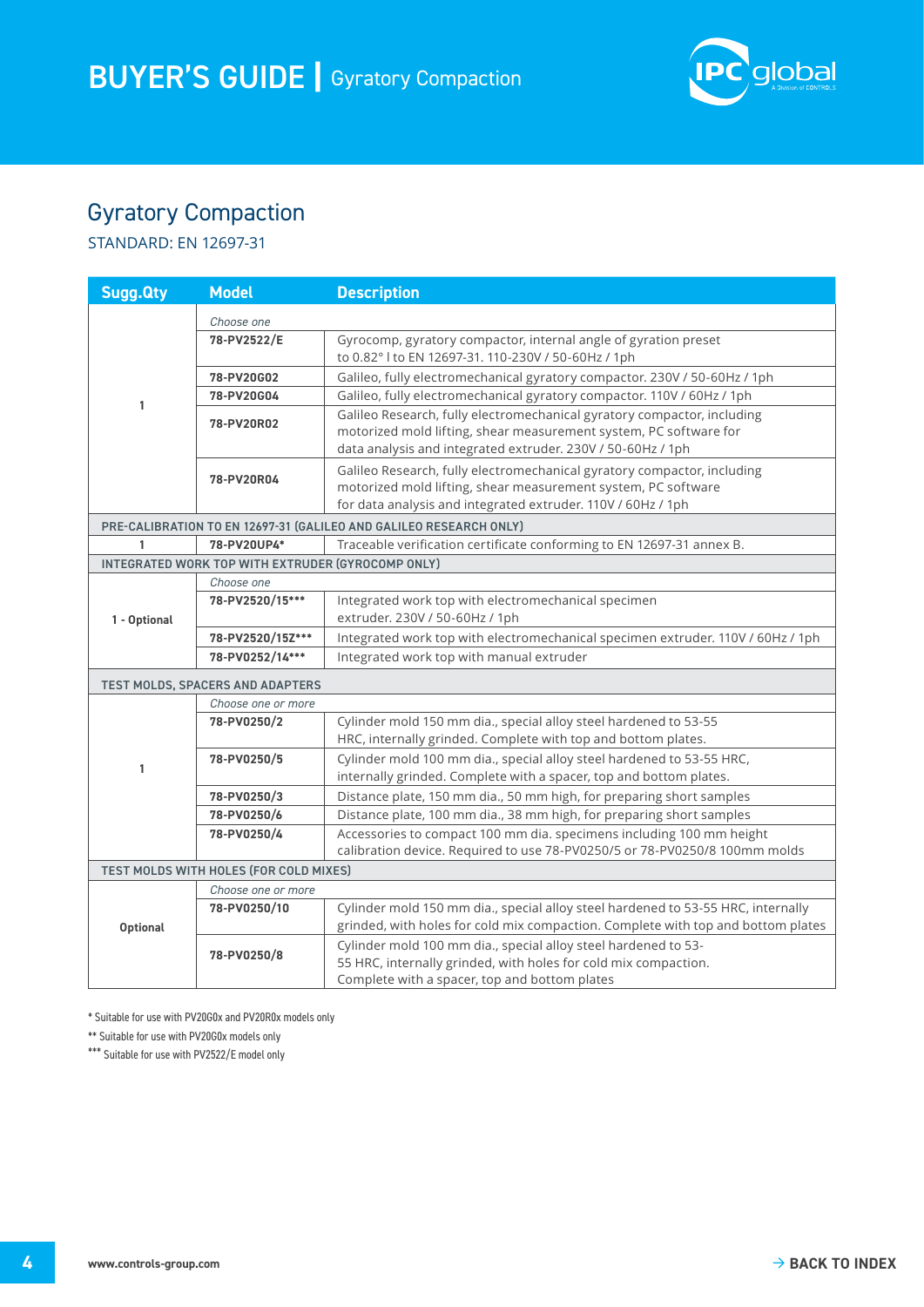

## Gyratory Compaction (Continued)

STANDARDS: EN 12697-31

| <b>Sugg.Qty</b>                                       | <b>Model</b>   | <b>Description</b>                                                       |  |  |
|-------------------------------------------------------|----------------|--------------------------------------------------------------------------|--|--|
| AIR COMPRESSOR (GYROCOMP ONLY)                        |                |                                                                          |  |  |
| 1 - Optional                                          | 78-PV0250/7*** | Low noise air compressor. 230V / 50-60Hz / 1ph.                          |  |  |
| UPGRADING OPTIONS (GALILEO AND GALILEO RESEARCH ONLY) |                |                                                                          |  |  |
| 1 - Optional                                          | 78-PV20UP1**   | Shear measurement system (to be specified at time of order)              |  |  |
| 1 - Optional                                          | 78-PV20UP2**   | Integrated electromechanical extruder (to be specified at time of order) |  |  |
| 1 - Optional                                          | 78-PV20UP3*    | Electronic balance, 30 kg cap., 1 g resolution. To weight                |  |  |
|                                                       |                | the sample and to calculate the density.                                 |  |  |
| 1 - Optional                                          | 78-PV20/SOF**  | PC software                                                              |  |  |
| <b>CALIBRATION DEVICES</b>                            |                |                                                                          |  |  |
| 1 - Optional                                          | 78-PV0250/11   | Vertical force indicator, complete with 25kN load cell, base, spherical  |  |  |
|                                                       |                | seat, load readout unit and ACCREDIA calibration certificate             |  |  |
| 1 - Optional                                          |                | ILS device for internal angle measurement for Gyratory compactors,       |  |  |
|                                                       | 78-PV0255      | conforming to EN 12697-31, annex B. Complete with PC software,           |  |  |
|                                                       |                | PC connection cable and traceable calibration certificate                |  |  |

\* Suitable for use with PV20G0x and PV20R0x models only

\*\* Suitable for use with PV20G0x models only

\*\*\* Suitable for use with PV2522/E model only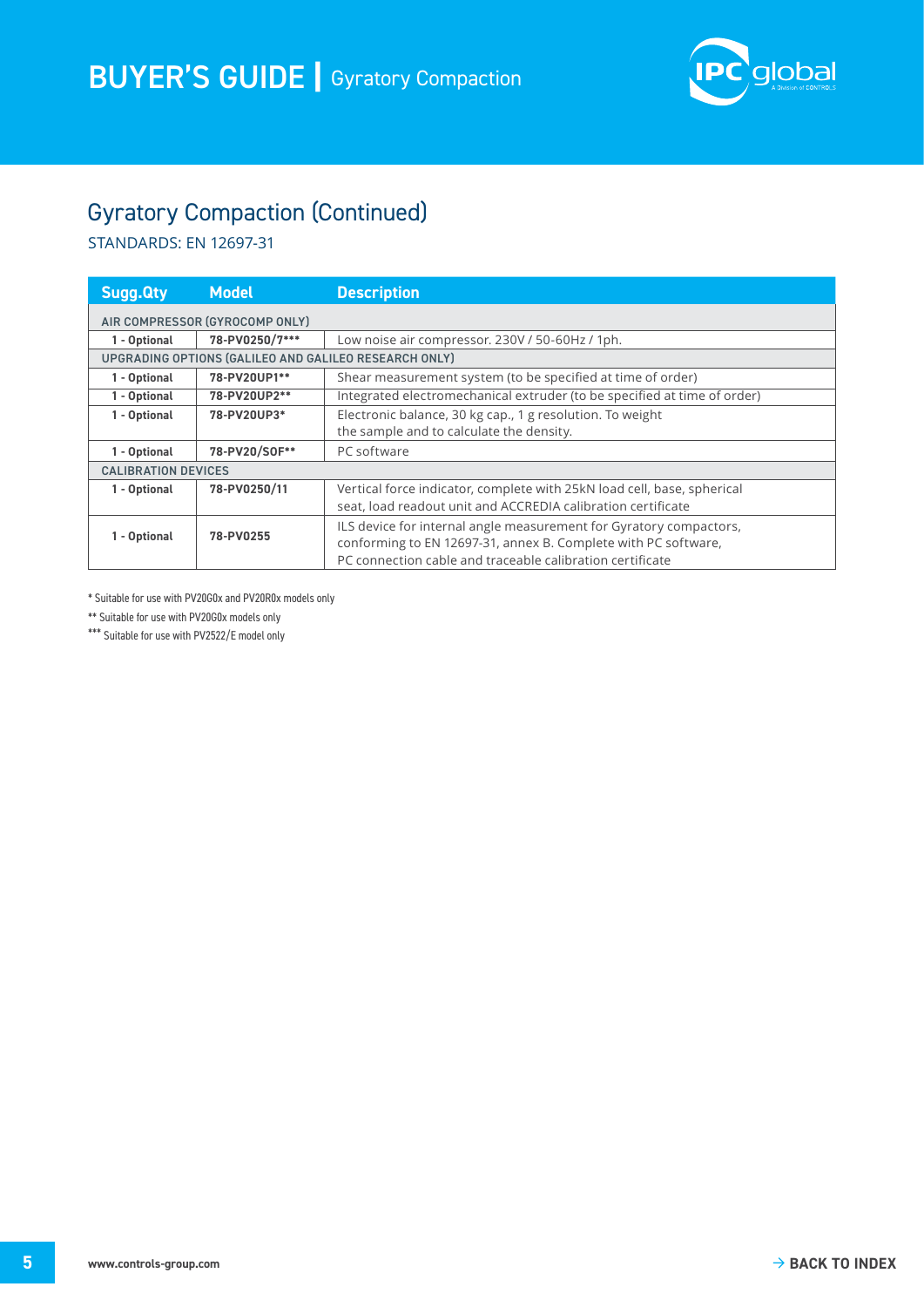

### <span id="page-5-0"></span>Gyratory Compaction

### STANDARDS: AASHTO T312 | ASTM D6925

| <b>Sugg.Qty</b>                                   | <b>Model</b>                           | <b>Description</b>                                                                                                                                                                                                            |  |  |
|---------------------------------------------------|----------------------------------------|-------------------------------------------------------------------------------------------------------------------------------------------------------------------------------------------------------------------------------|--|--|
|                                                   | Choose one                             |                                                                                                                                                                                                                               |  |  |
| 1                                                 | 78-PV2522                              | Gyrocomp, gyratory compactor, internal angle of gyration preset to<br>1.16° to AASHTO T312 / ASTM D6925, 110-230V / 50-60Hz / 1ph                                                                                             |  |  |
|                                                   | 78-PV20G02                             | Galileo, fully electromechanical gyratory compactor. 230V / 50-60Hz / 1ph                                                                                                                                                     |  |  |
|                                                   | 78-PV20G04                             | Galileo, fully electromechanical gyratory compactor. 110V / 60Hz / 1ph                                                                                                                                                        |  |  |
|                                                   | 78-PV20R02                             | Galileo Research, fully electromechanical gyratory compactor, including<br>motorized mold lifting, shear measurement system, PC software for<br>data analysis and integrated extruder. 230V / 50-60Hz / 1ph                   |  |  |
|                                                   | 78-PV20R04                             | Galileo Research, fully electromechanical gyratory compactor, including motorized<br>mold lifting, shear<br>measurement system, PC software for data analysis<br>and integrated extruder. 110V / 60Hz / 1ph                   |  |  |
| INTEGRATED WORK TOP WITH EXTRUDER (GYROCOMP ONLY) |                                        |                                                                                                                                                                                                                               |  |  |
|                                                   | Choose one                             |                                                                                                                                                                                                                               |  |  |
| 1 - Optional                                      | 78-PV2520/15***                        | Integrated work top with electromechanical specimen<br>extruder. 230V / 50-60Hz / 1ph                                                                                                                                         |  |  |
|                                                   | 78-PV2520/15Z***                       | Integrated work top with electromechanical specimen extruder. 110V / 60Hz / 1ph                                                                                                                                               |  |  |
|                                                   | 78-PV0252/14***                        | Integrated work top with manual extruder                                                                                                                                                                                      |  |  |
|                                                   | TEST MOLDS, SPACERS AND ADAPTERS       |                                                                                                                                                                                                                               |  |  |
|                                                   | Choose one or more                     |                                                                                                                                                                                                                               |  |  |
| 1                                                 | 78-PV0250/2                            | Cylinder mold 150 mm dia., special alloy steel hardened to 53-55<br>HRC, internally grinded. Complete with top and bottom plates.                                                                                             |  |  |
|                                                   | 78-PV0250/3                            | Distance plate, 150 mm dia., 50 mm high, for preparing short samples                                                                                                                                                          |  |  |
|                                                   | TEST MOLDS WITH HOLES (FOR COLD MIXES) |                                                                                                                                                                                                                               |  |  |
| <b>Optional</b>                                   | Choose one or more                     |                                                                                                                                                                                                                               |  |  |
|                                                   | 78-PV0250/10                           | Cylinder mold 150 mm dia., special alloy steel hardened to 53-55 HRC, internally<br>grinded, with holes for cold mix compaction. Complete with top and bottom plates                                                          |  |  |
|                                                   | AIR COMPRESSOR (GYROCOMP ONLY)         |                                                                                                                                                                                                                               |  |  |
| 1 - Optional                                      | 78-PV0250/7***                         | Low noise air compressor. 230V / 50-60Hz / 1ph                                                                                                                                                                                |  |  |
|                                                   |                                        | UPGRADING OPTIONS (GALILEO AND GALILEO RESEARCH ONLY)                                                                                                                                                                         |  |  |
| 1 - Optional                                      | 78-PV20UP1**                           | Shear measurement system (to be specified at time of order)                                                                                                                                                                   |  |  |
| 1 - Optional                                      | 78-PV20UP2**                           | Integrated electromechanical extruder (to be specified at time of order)                                                                                                                                                      |  |  |
| 1 - Optional                                      | 78-PV20UP3*                            | Electronic balance, 30 kg cap., 1 g resolution. To weight<br>the sample and to calculate the density.                                                                                                                         |  |  |
| 1 - Optional                                      | 78-PV20/SOF**                          | PC software                                                                                                                                                                                                                   |  |  |
| <b>CALIBRATION DEVICES</b>                        |                                        |                                                                                                                                                                                                                               |  |  |
| 1 - Optional                                      | 78-PV0250/11                           | Vertical force indicator, complete with 25kN load cell, base, spherical<br>seat, load readout unit and ACCREDIA calibration certificate                                                                                       |  |  |
| 1 - Optional                                      | 78-PV0255                              | ILS device for internal angle measurement for Gyratory compactors, conforming<br>to EN 12697-31 annex B, ASTM D7115 and AASHTO T344. Complete with<br>PC software, PC connection cable and traceable calibration certificate. |  |  |

\* Suitable for use with PV20G0x and PV20R0x models only

\*\* Suitable for use with PV20G0x models only

\*\*\* Suitable for use with PV2522/E model only